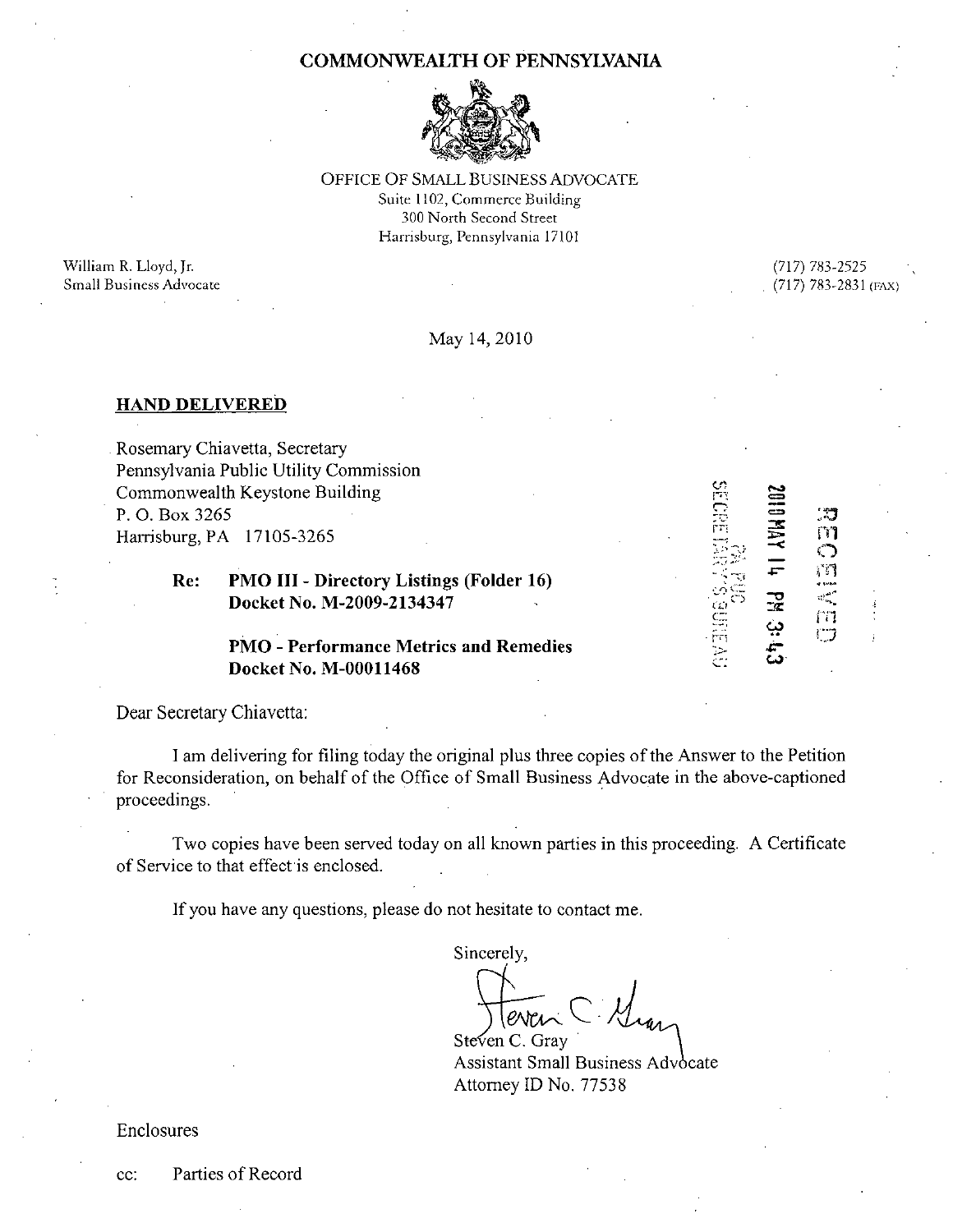## BEFORE THE PENNSYLVANIA PUBLIC UTILITY COMMISSION



PMO III - Directory Listings (Folder 16) : Docket No. M-2009-2134347

PMO - Performance Metrics and : Docket No. M-00011468 **Remedies** 

# ANSWER OF THE OFFICE OF SMALL BUSINESS ADVOCATE

Pursuant to 52 Pa. Code § 5.572(e), the Office of Small Business Advocate ("OSBA") submits this Answer to the Petition for Reconsideration ("Petition") of Verizon Pennsylvania, Inc. ("Verizon PA" or the "Company") that was filed with the Pennsylvania Public Utility Commission ("Commission") on May 4, 2010.

# Responses to the Petition's Numbered Paragraphs

## Introduction

1. The OSBA admits that Verizon made a filing on October 1, 2009. By way of further response, Verizon's October 1, 2009, filing, Verizon Tariff Pa. P.U.C.-No. 216, and the Commission's Order at Performance Measures Remedies, Final Opinion and Order on Performance Measures and Remedies for Wholesale Performance for Verizon Pennsylvania Inc., Docket No. M-00011468 (Order entered December 10, 2002) {"PMO II Order") speak for themselves.

2. The OSBA admits that the Carrier Working Group ("CWG") has been negotiating issues that originated in the *PMO II Order*. By way of further response, the settlement process ofthe CWG is an informal, off-the-record process. The details of that process are not

 $\mathbf{1}$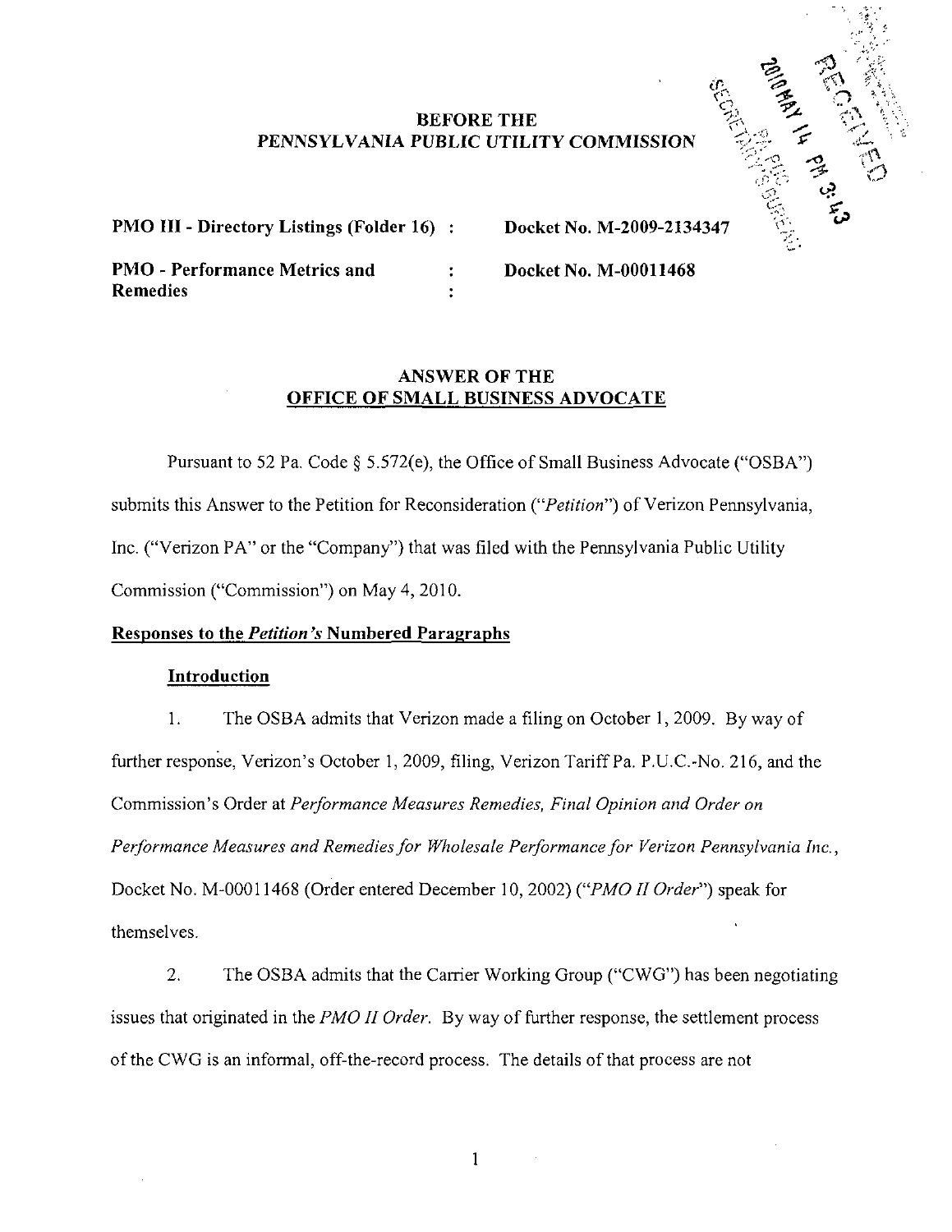appropriate subject matter for the *Petition*, and are not relevant to the substantive issues raised by the Petition.

3. Admitted. By way of further response, the Commission's April 19, 2010, Order speaks for itself.

4. The first two sentences of Paragraph 4 are admitted. However, it is denied that the data described by Verizon in the third sentence adequately responds to the data contemplated by the June 2002 Order. See Re: Performance Measures Remedies, Docket No. M-00011468 (Order entered June 24, 2002), at 50.

5. The averments of Paragraph 5 are admitted, except for those averments that are requests for relief to which no response is required. By way of further response, the Commission's April 19, 2010, Order speaks for itself.

6. The averments of Paragraph 6 are conclusions of law to which no response is required. By way of further response, the Commission's April 19, 2010, order speaks for itself.

7. The averments of Paragraph 7 are conclusions of law or requests for relief to which no response is required.

#### Argument

### Duick Standard

8. The averments of Paragraph 8 are conclusions of law to which no response is required.

9. The averments of Paragraph 9 are conclusions of law to which no response is required.

 $\overline{2}$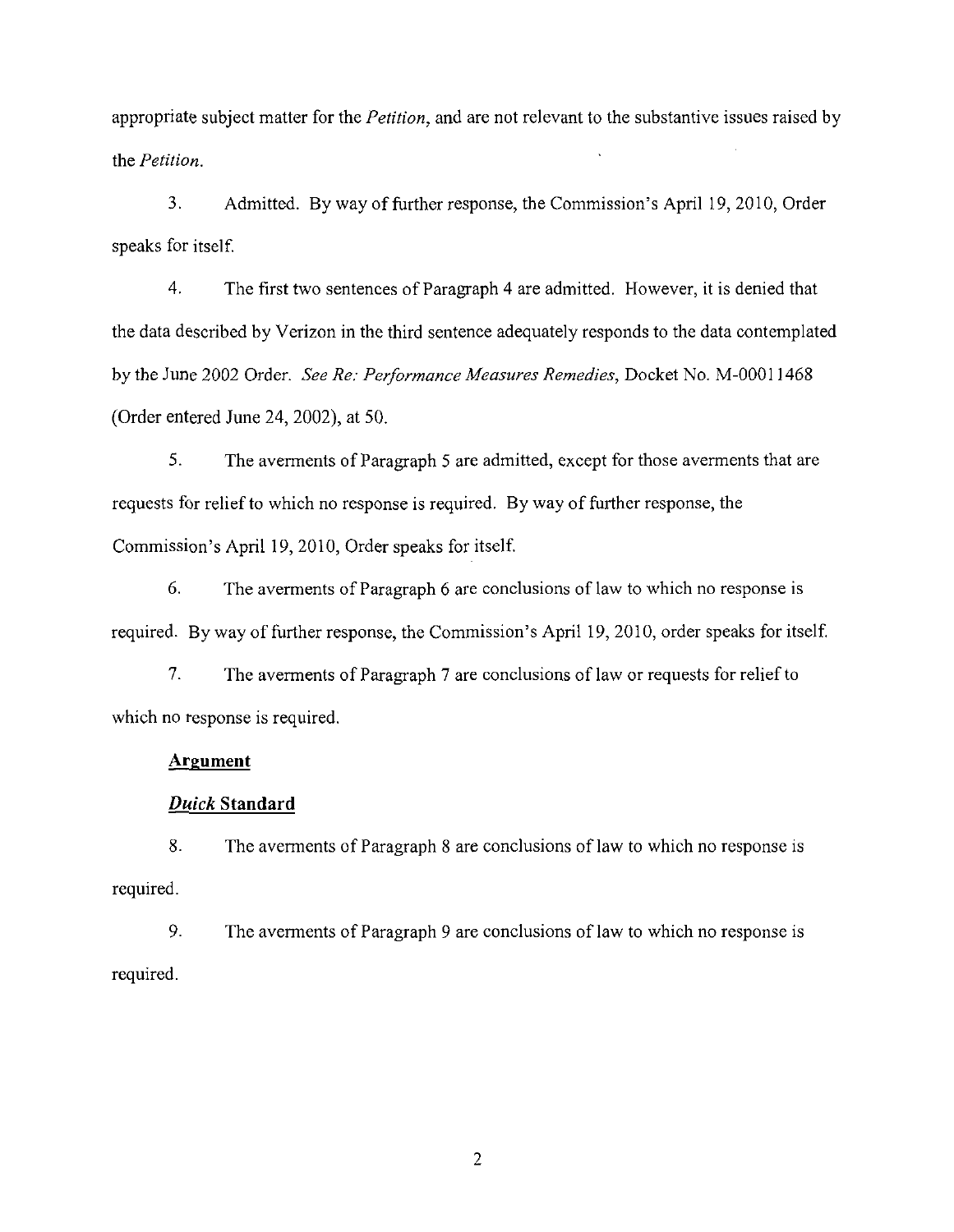#### Reconsideration

10. The averments of Paragraph 10 are conclusions of law to which no response is required.

11. The averments of Paragraph 11 are conclusions of law or requests for relief to which no response is required.

12. The averments of Paragraph 12 are requests for relief to which no response is required.

13. The averments of Paragraph 13 are conclusions of law or requests for relief to which no response is required. The averments of Paragraph 6 are conclusions of law to which no response is required. By way of further response, the PMO II Order speaks for itself.

14. The averments of Paragraph 14 are conclusions of law or requests for relief to which no response is required. By way of further response, the Commission's Order at Performance Metrics & Remedies, 2008 PA PAP Updates, Docket No. M-00011468F0011 (Order entered September 11, 2008) speaks for itself.

15. The averments of Paragraph 15 are requests for relief to which no response is required. By the way of further response, if Verizon continues to discuss the inner workings of the CWG settlement discussions in a public forum, Verizon will, by itself, have accomplished the "chilling effect on future functioning of the CWG" it supposedly seeks to avoid.

#### Commission Reconsideration

#### The Data Reporting Requirements

16. Admitted in part. By way of further response, the Commission's April 19, 2010, order speaks for itself.

3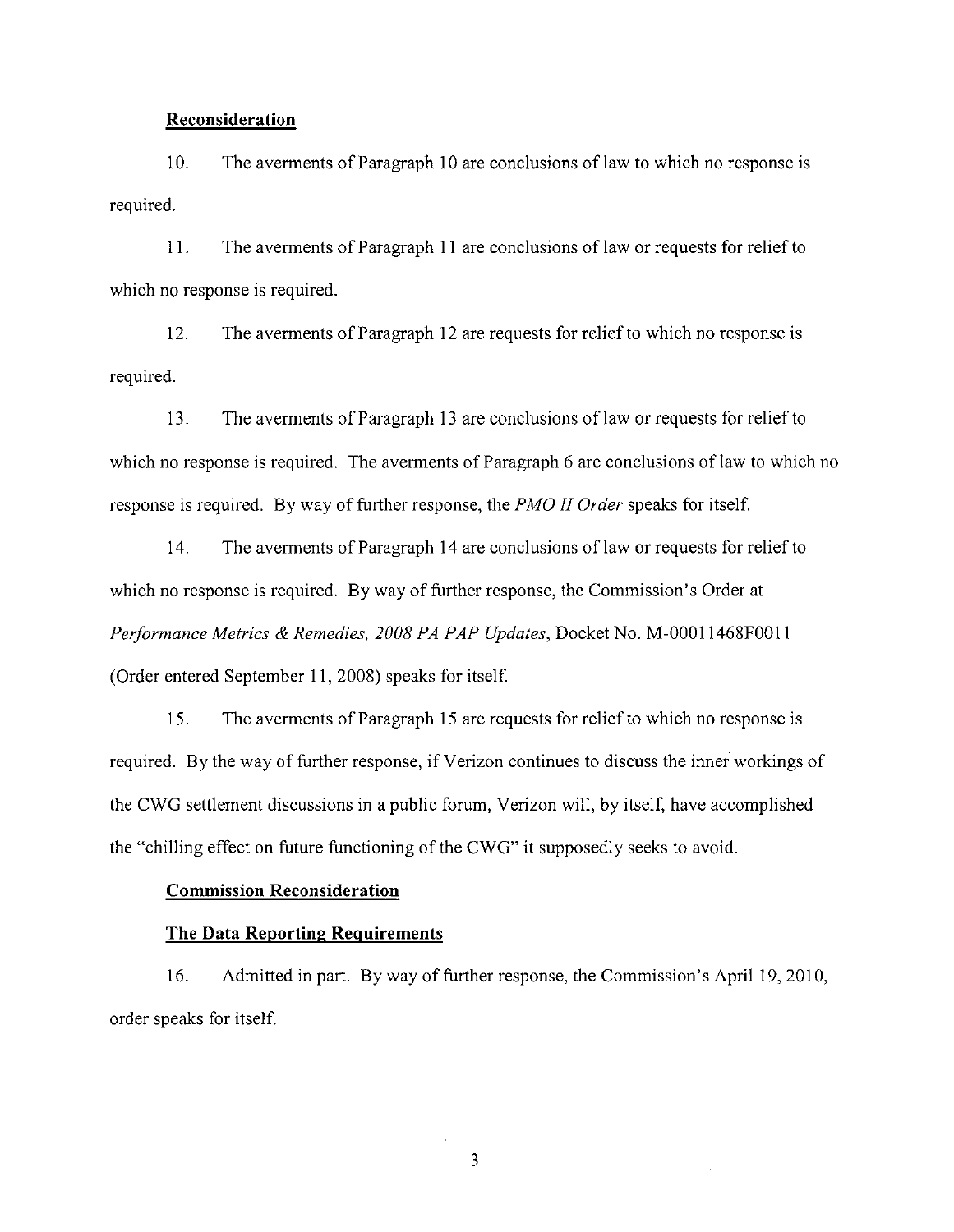17. The averments of Paragraph 17 are conclusions of law to which no response is required. By way of further response, the Commission's April 19, 2010, order speaks for itself.

18. The averments of Paragraph 18 are requests for relief to which no response is required. By way of further response, the reporting that the Commission has ordered would be useful to the OSBA in order to determine whether non-financial remedies should be implemented. Furthermore, any data which provides granularity to the problem of listing errors will be helpful in assessing whether the financial remedies are adequate, and whether nonfinancial remedies would be appropriate.

19. The averments of Paragraph 19 are conclusions of law to which no response is required. By way of further response, the Act of November 30, 2004 (P.L. 1398, No. 183), 66 Pa. C.S.  $\S$ § 3011 - 3019 ("New Chapter 30") speaks for itself.

20. The averments of Paragraph 20 are requests for relief to which no response is required. By way of further response, these issues should not be indefinitely before the CWG. As Verizon observed in Paragraph 1, it has taken (at least) six years for Verizon to make its financial remedies filing. If the Commission agrees with Verizon and sends these reporting issues back to the CWG, it ensures that nothing will happen. Verizon will have absolute veto power over any additional data collection, and the CWG will never be able to reach a consensus settlement agreement. If the Commission is going to send these issues back to the CWG, the OSBA recommends that the Commission set a fixed date for any response from the CWG, including individual responses of the CWG parties if an overall settlement is not reached. This procedure would avoid these issues being stuck in the CWG for the next six years and would allow all parties to put their positions on the record for adjudication.

 $\overline{4}$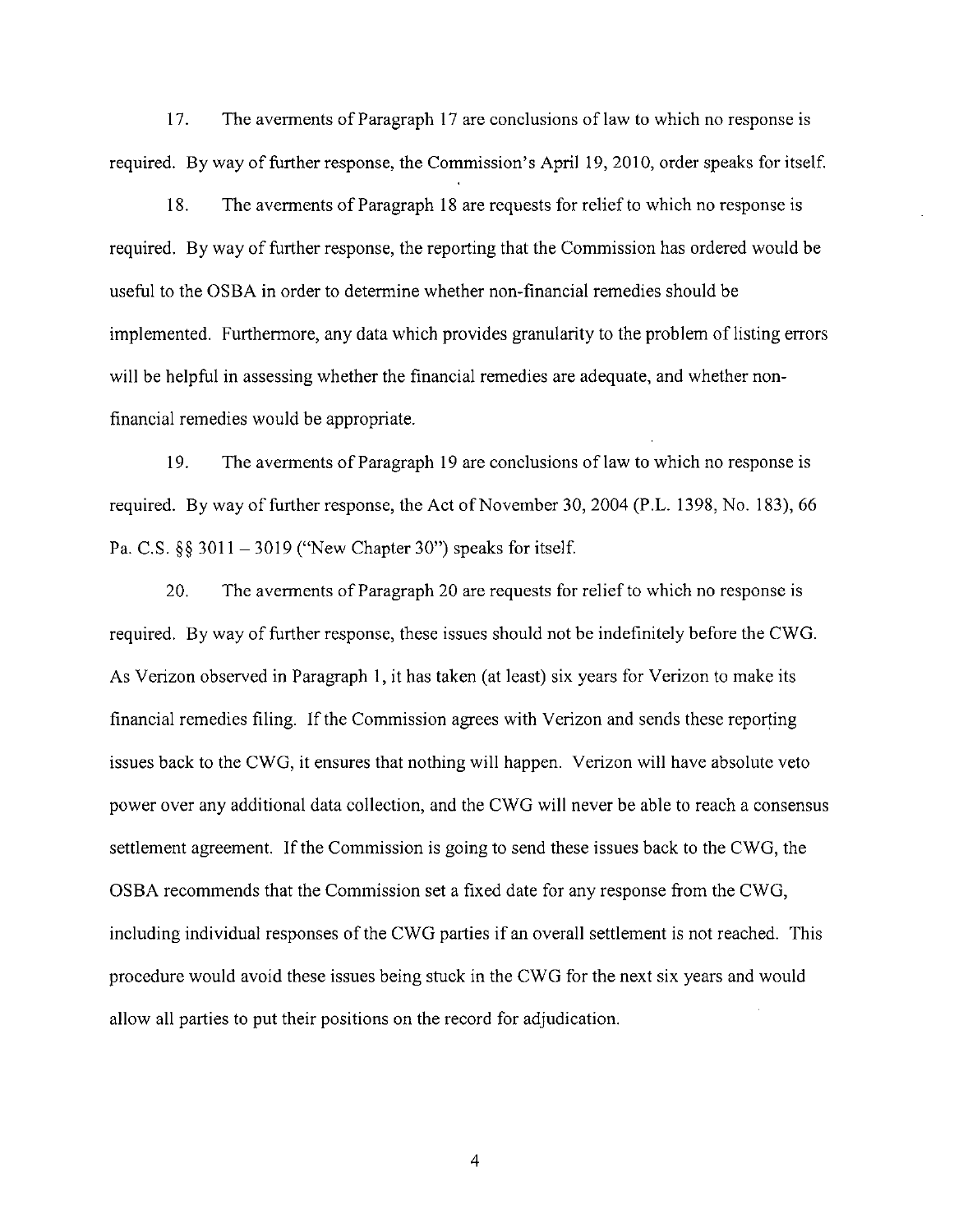## Blue Pages

21. The averments of Paragraph 21 are conclusions of Jaw to which no response is required. By way of further response, the Commission's April 19, 2010, order speaks for itself.

22. The averments of Paragraph 22 are denied, and the OSBA demands strict proof thereof.

23. The averments of Paragraph 23 are requests for relief to which no response is required.

### **Operator Listings**

24. The averments of Paragraph 24 are conclusions of law to which no response is required. By way of further response, the Commission's April 19, 2010, order speaks for itself.

25. The averments of Paragraph 25 are requests for relief to which no response is required.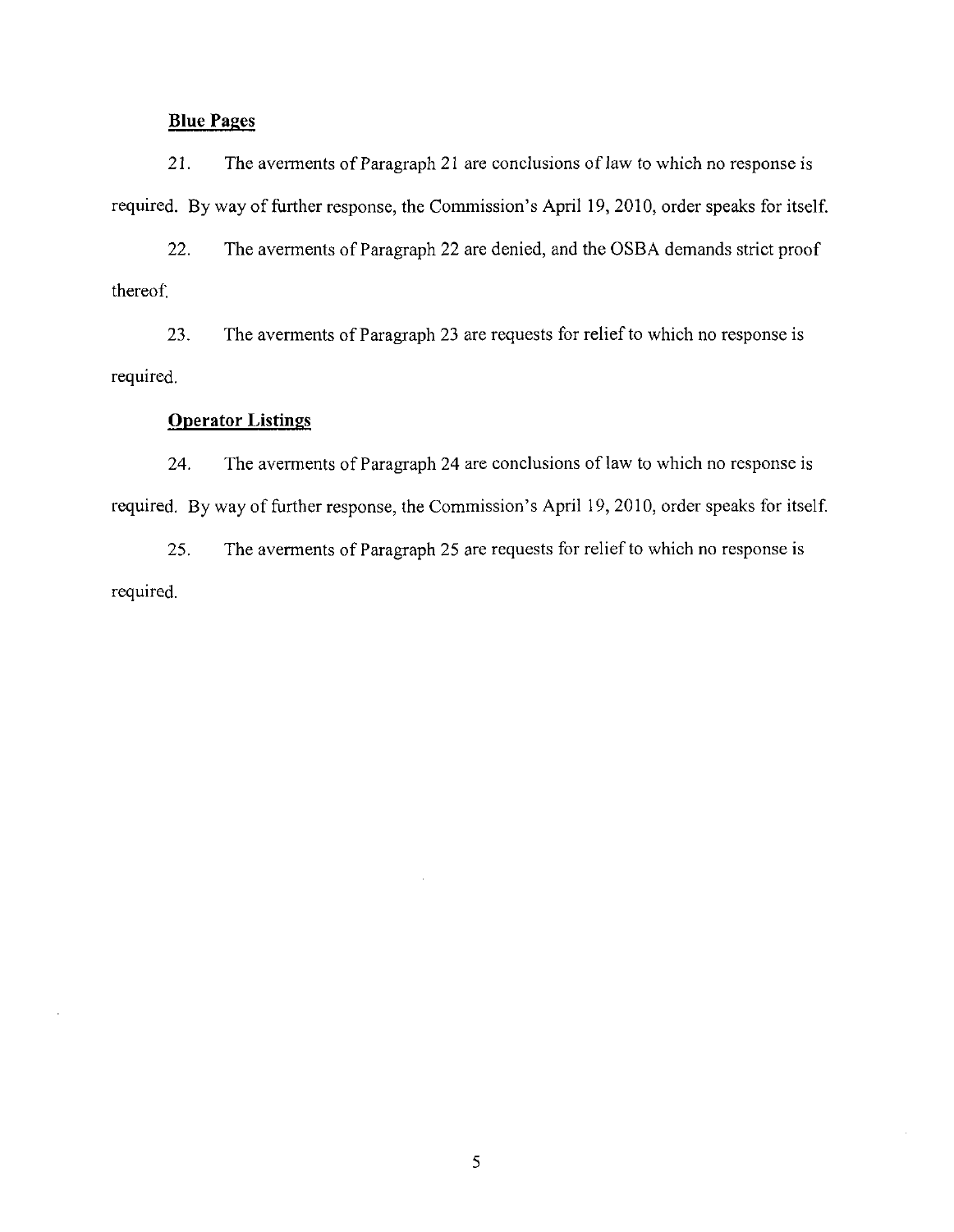## **Conclusion**

In view of the foregoing, the OSBA respectfully requests that the Pennsylvania Public Utility Commission:

- A. Deny the Petition in its entirety; or, in the alternative,
- B. Remand the listing error issues to the CWG with a fixed date for a response.

Respectfully submitted,

/ PNTA

 $Steven\mathcal{L}$ . Gray Attorney I.D. No. 77538 Assistant Small Business Advocate

For:

William R. Lloyd, Jr. Attorney I.D. No. 16452 Small Business Advocate

Office of Small Business Advocate Suite 1102, Commerce Building 300 North Second Street Harrisburg, PA 17101 (717)783-2525 (717)783-2831

Dated: May 14, 2010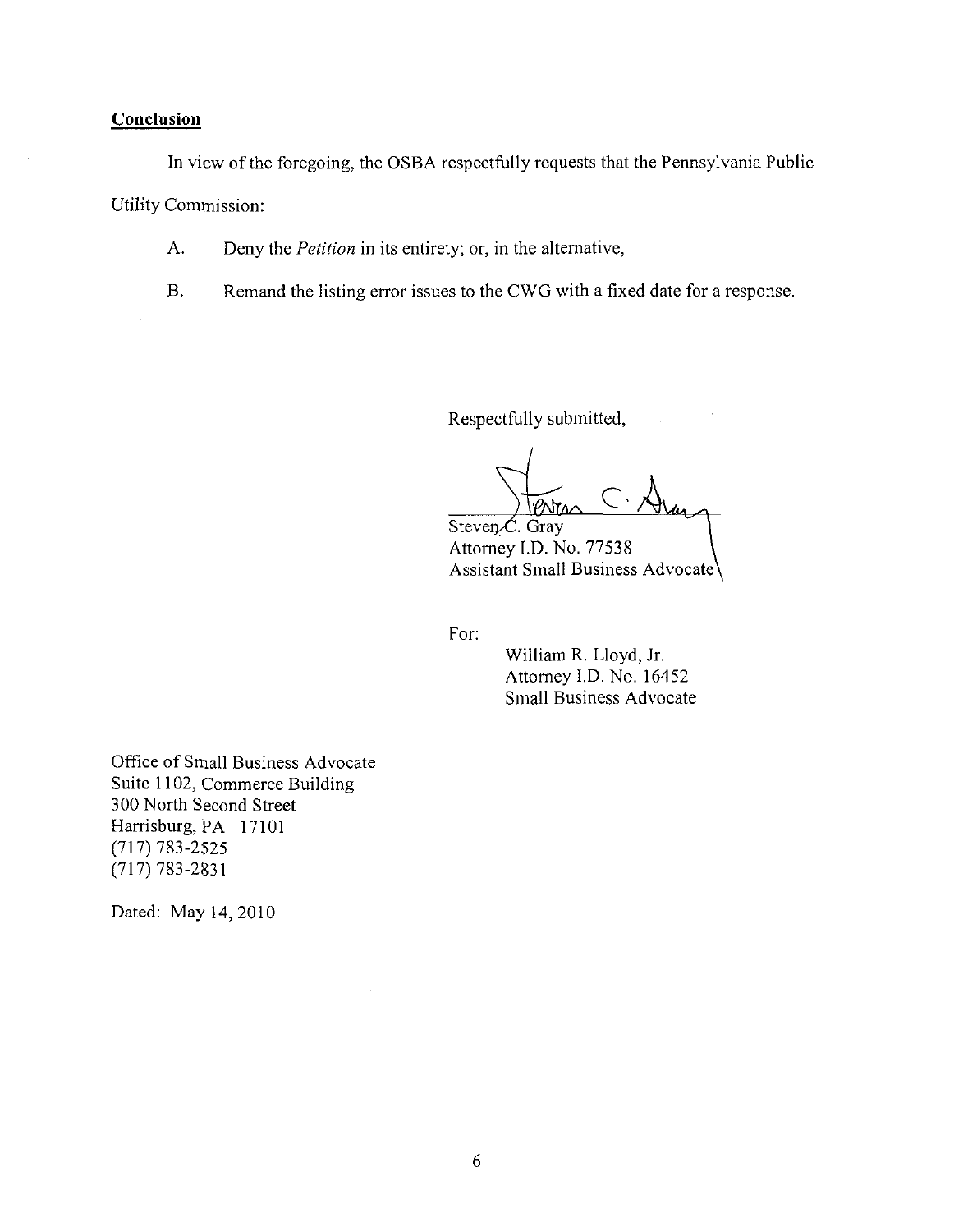### BEFORE THE PENNSYLVANIA PUBLIC UTILITY COMMISSION

PMO III - Directory Listings (Folder 16) :

PMO - Performance Metrics and **Remedies** 

Docket No. M-2009-2134347

 $_{\odot}$   $_{\Xi}$ 

' 0

r'1

 $\mathbb{C}$  $\mathfrak{N}$ 

 $\sim$   $\sim$   $\sim$ 

-o ^  $\mathcal{F} \longrightarrow$ Cj?  $\tilde{\omega}$ 

 $\sum$ 

Docket No. M-00011468

# CERTIFICATE OF SERVICE

 $\ddot{\cdot}$ 

I certify that I am serving two copies of the Answer to the Petition for Reconsideration, on behalf of the Office of Small Business Advocate, by e-mail and first-class mail (unless otherwise noted) upon the persons addressed below:

Irwin A. Popowsky, Esquire Joel Cheskis, Esquire Office of Consumer Advocate 555 Walnut Street - Fifth Floor Harrisburg, PA 17101-1921 (717)783-5048 (717) 783-7152 (fax) [spopowskv@paoca.org](mailto:spopowskv@paoca.org)  jcheskis(a)paoca.org (E-mail and Hand Delivery)

Suzan DeBusk Paiva, Esquire Leigh A. Hyer, Esquire Verizon 1717 Arch Street - 17<sup>th</sup> Floor Philadelphia, PA 19103 (215)466-4755 suzan.d.paiva@verizon.com  $leigh.a.hyer@verizon.com$ 

Johnnie E. Simms, Esquire Office of Trial Staff Pa. Public Utility Commission P.O. Box 3265 Harrisburg, PA 17105-3265 (717) 787-1976 (717) 772-2677 (fax)  $iosimms@state.pa.us$ (E-mail and Hand Delivery)

Louise Fink Smith, Esquire Joseph Witmer, Esquire Law Bureau Pa. Public Utility Commission P.O. Box 3265 Harrisburg, PA 17105-3265 (717) 787-8866 [Finksmith@state.pa.us](mailto:Finksmith@state.pa.us)  joswitmer@state.pa.us (E-mail and Hand Delivery)

Dale Kirkwood Bureau of Fixed Utility Services Pa. Public Utility Commission P.O. Box 3265 Harrisburg, PA 17105-3265 (717) 705-4364 dakirkwood@state.pa.us (E-mail and Hand Delivery)